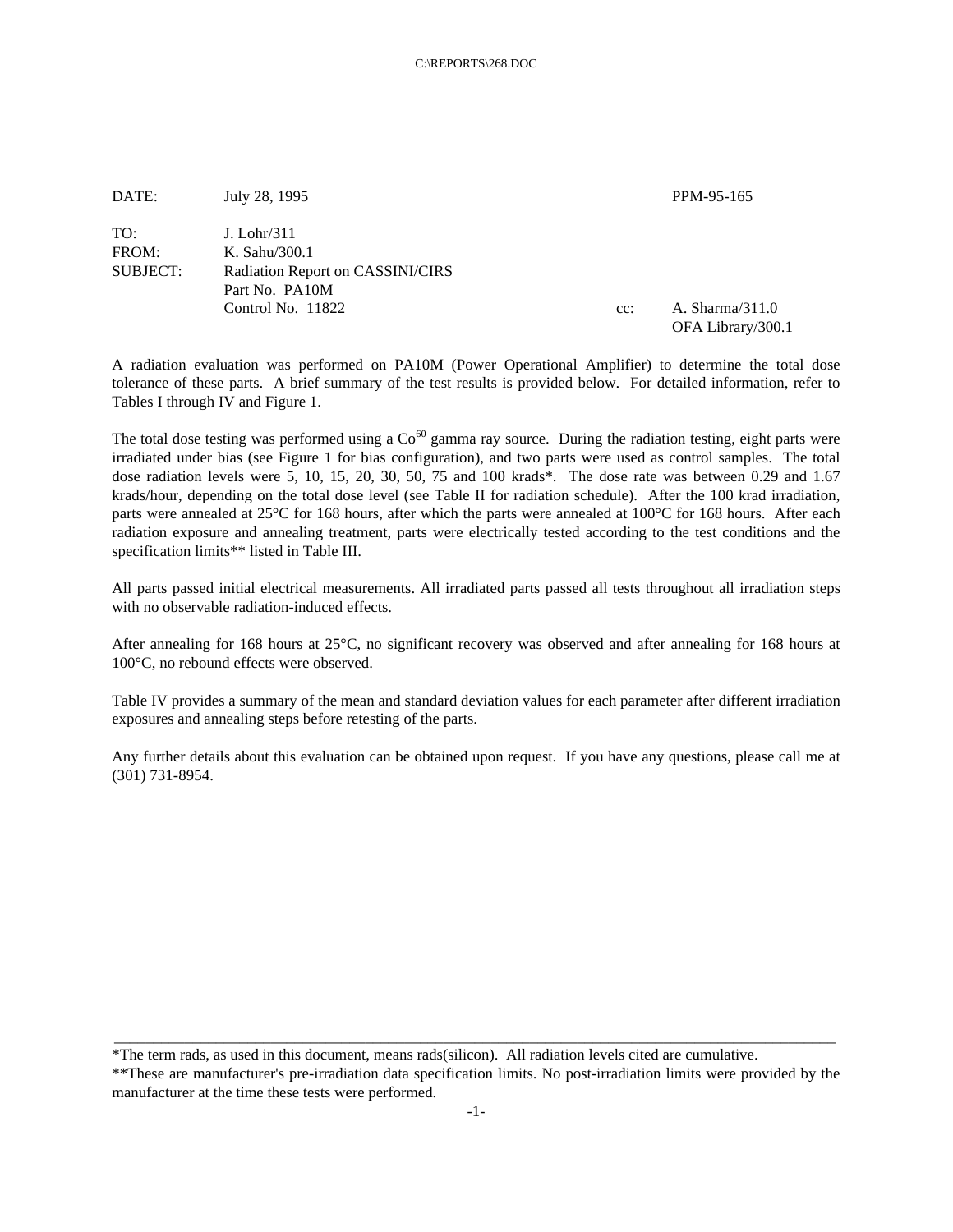## \_\_\_\_\_\_\_\_\_\_\_\_\_\_\_\_\_\_\_\_\_\_\_\_\_\_\_\_\_\_\_\_\_\_\_\_\_\_\_\_\_\_\_\_\_\_\_\_\_\_\_\_\_\_\_\_\_\_\_\_\_\_\_\_\_\_\_\_\_\_\_\_\_\_\_\_\_\_\_\_\_\_\_\_\_\_\_\_\_\_\_\_ ADVISORY ON THE USE OF THIS DOCUMENT

The information contained in this document has been developed solely for the purpose of providing general guidance to employees of the Goddard Space Flight Center (GSFC). This document may be distributed outside GSFC only as a courtesy to other government agencies and contractors. Any distribution of this document, or application or use of the information contained herein, is expressly conditional upon, and is subject to, the following understandings and limitations:

(a) The information was developed for general guidance only and is subject to change at any time;

(b) The information was developed under unique GSFC laboratory conditions which may differ substantially from outside conditions;

(c) GSFC does not warrant the accuracy of the information when applied or used under other than unique GSFC laboratory conditions;

(d) The information should not be construed as a representation of product performance by either GSFC or the manufacturer;

(e) Neither the United States government nor any person acting on behalf of the United States government assumes any liability resulting from the application or use of the information.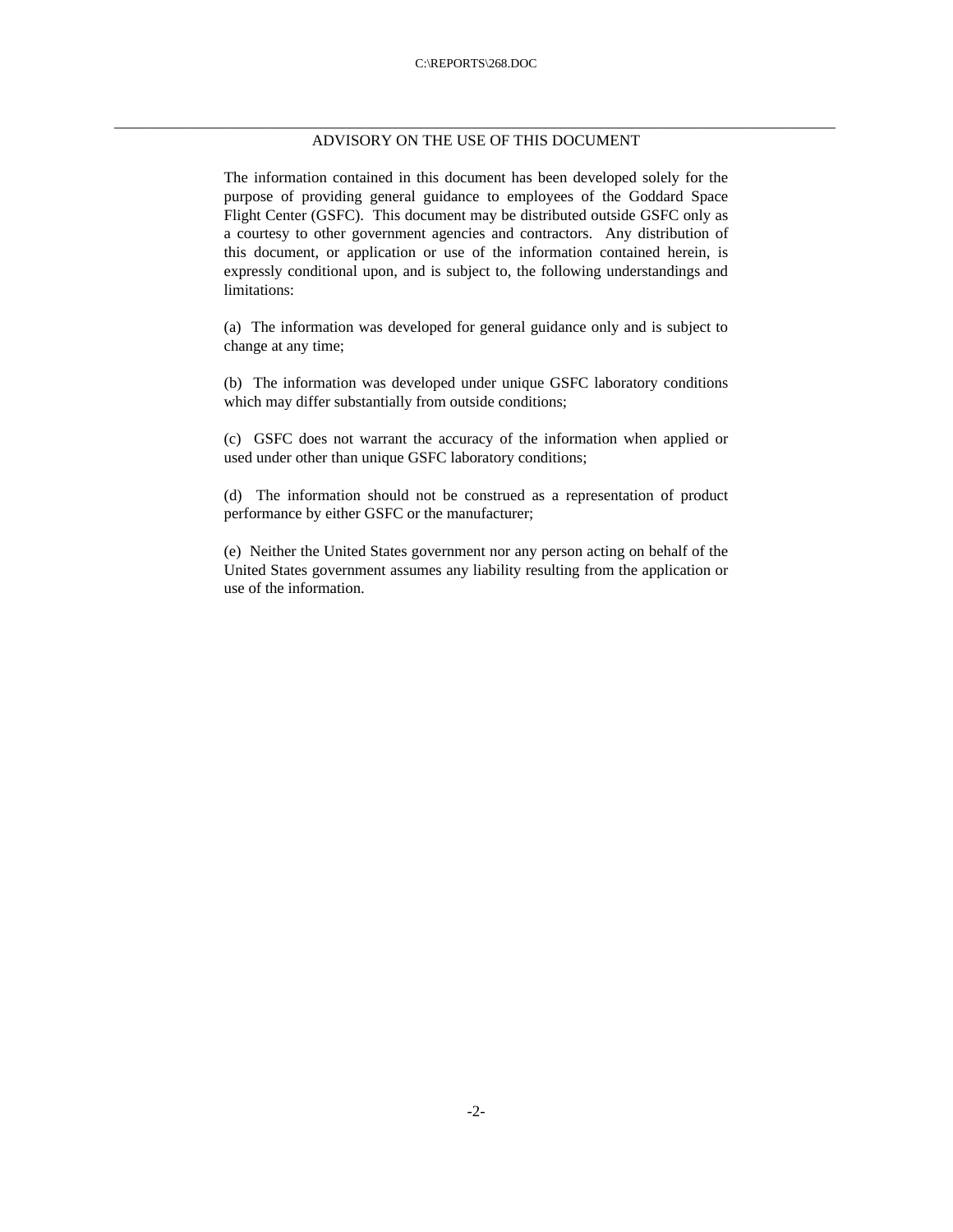## TABLE I. Part Information

| Generic Part Number:                           | <b>PA10</b>                    |
|------------------------------------------------|--------------------------------|
| <b>CASSINI/CIRS</b><br>Part Number:            | 5962-9082801HXC                |
| CASSINI/CIRS<br>Control Number:                | 11822                          |
| Charge Number:                                 | C <sub>56425</sub>             |
| Manufacturer:                                  | Apex Microtech                 |
| Lot Date Code:                                 | 9416                           |
| <b>Quantity Tested:</b>                        | 10                             |
| Serial Number of<br>Control Samples:           | 60, 61                         |
| Serial Numbers of<br><b>Radiation Samples:</b> | 62, 63, 64, 65, 66, 67, 68, 69 |
| <b>Part Function:</b>                          | Power OP-AMP                   |
| Part Technology:                               | Linear                         |
| Package Style:                                 | Metal Can                      |
| Test Equipment:                                | A540                           |
| Test Engineer:                                 | T. Mondy                       |

<sup>\*</sup> No radiation tolerance/hardness was guaranteed by the manufacturer for this part.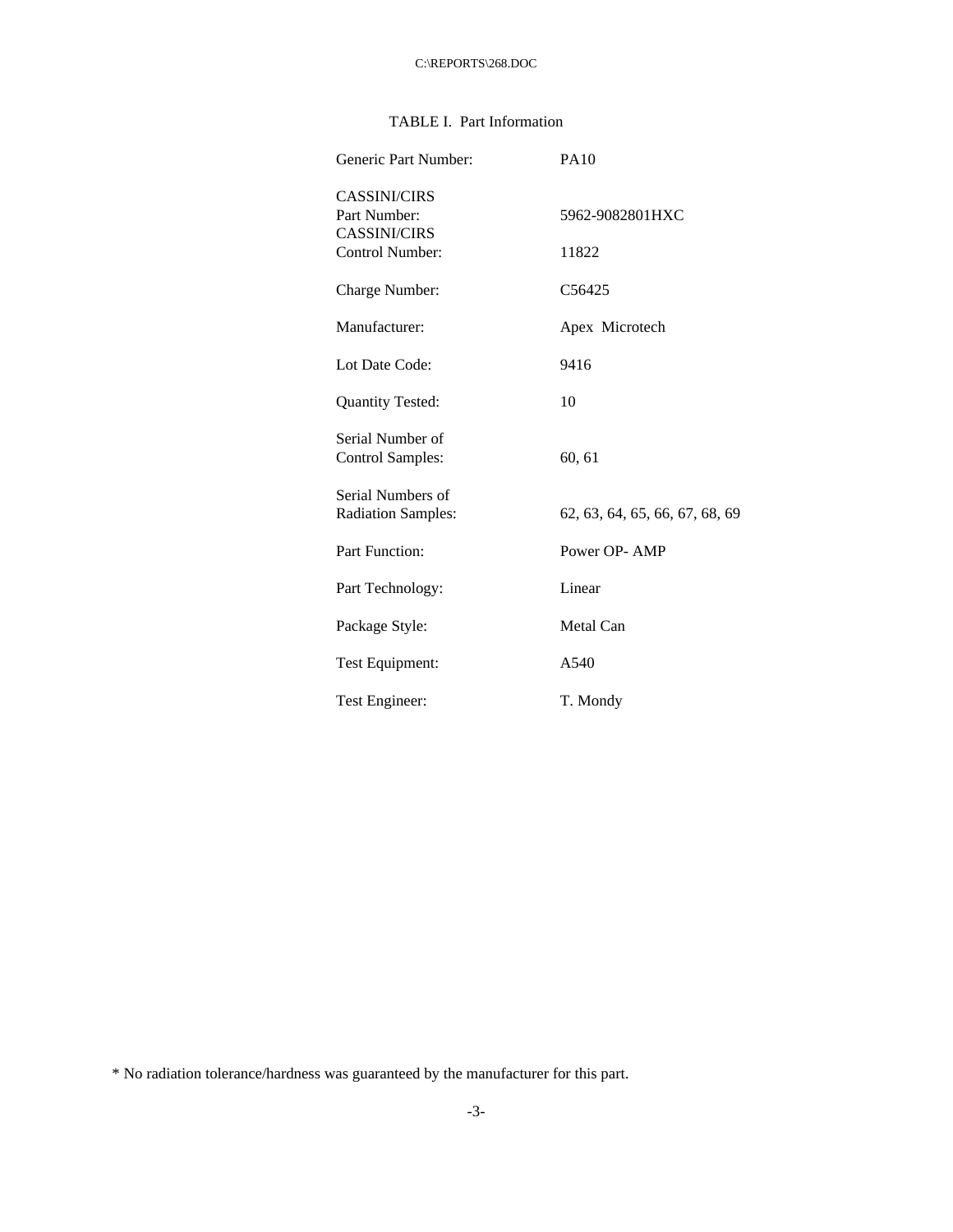| TABLE II. Radiation Schedule for PA10M      |             |
|---------------------------------------------|-------------|
| <b>EVENTS</b>                               | <b>DATE</b> |
| 1) INITIAL ELECTRICAL MEASUREMENTS          | 06/14/95    |
| 2) 5 KRAD IRRADIATION (0.29 KRADS/HOUR)     | 06/19/95    |
| POST-5 KRAD ELECTRICAL MEASUREMENT          | 06/20/95    |
| 3) 10 KRAD IRRADIATION (0.29 KRADS/HOUR)    | 06/20/95    |
| POST-10 KRAD ELECTRICAL MEASUREMENT         | 06/21/95    |
| 4) 15 KRAD IRRADIATION (0.29 KRADS/HOUR)    | 06/21/95    |
| POST-15 KRAD ELECTRICAL MEASUREMENT         | 06/22/95    |
| 5) 20 KRAD IRRADIATION (0.29 KRADS/HOUR)    | 06/22/95    |
| POST-20 KRAD ELECTRICAL MEASUREMENT         | 06/23/95    |
|                                             |             |
| 6) 30 KRAD IRRADIATION (0.15 KRADS/HOUR)    | 06/23/95    |
| POST-30 KRAD ELECTRICAL MEASUREMENT         | 06/26/95    |
| 7) 50 KRAD IRRADIATION (1.67 KRADS/HOUR)    | 06/26/95    |
| POST-50 KRAD ELECTRICAL MEASUREMENT         | 06/27/95    |
| 8) 75 KRAD IRRADIATION (1.56 KRADS/HOUR)    | 06/27/95    |
| POST-75 KRAD ELECTRICAL MEASUREMENT         | 06/28/95    |
| 9) 100 KRAD IRRADIATION (1.47 KRADS/HOUR)   | 06/28/95    |
| POST-100 KRAD ELECTRICAL MEASUREMENT        | 06/29/95    |
|                                             |             |
| 10) 168-HOUR ANNEALING @25°C                | 06/29/95    |
| POST-168 HOUR ANNEAL ELECTRICAL MEASUREMENT | 07/06/95    |
| 11) 168-HOUR ANNEALING @100°C*              | 07/06/95    |
| POST-168 HOUR ANNEAL ELECTRICAL MEASUREMENT | 07/13/95    |

PARTS WERE IRRADIATED AND ANNEALED UNDER BIAS; SEE FIGURE 1.

\_\_\_\_\_\_\_\_\_\_\_\_\_\_\_\_\_\_\_\_\_\_\_\_\_\_\_\_\_\_\_\_\_\_\_\_\_\_\_\_\_\_\_\_\_\_\_\_\_\_\_\_\_\_\_\_\_\_\_\_\_\_\_\_\_\_\_\_\_\_\_\_\_\_\_\_\_\_\_\_\_\_\_\_\_\_\_\_\_\_\_\_

<sup>\*</sup>High temperature annealing is performed to accelerate long term time dependent effects (TDE), namely, the "rebound" effect due to the growth of interface states after the radiation exposure. For more information on the need to perform this test, refer to MIL-STD-883D, Method 1019, Para. 3.10.1.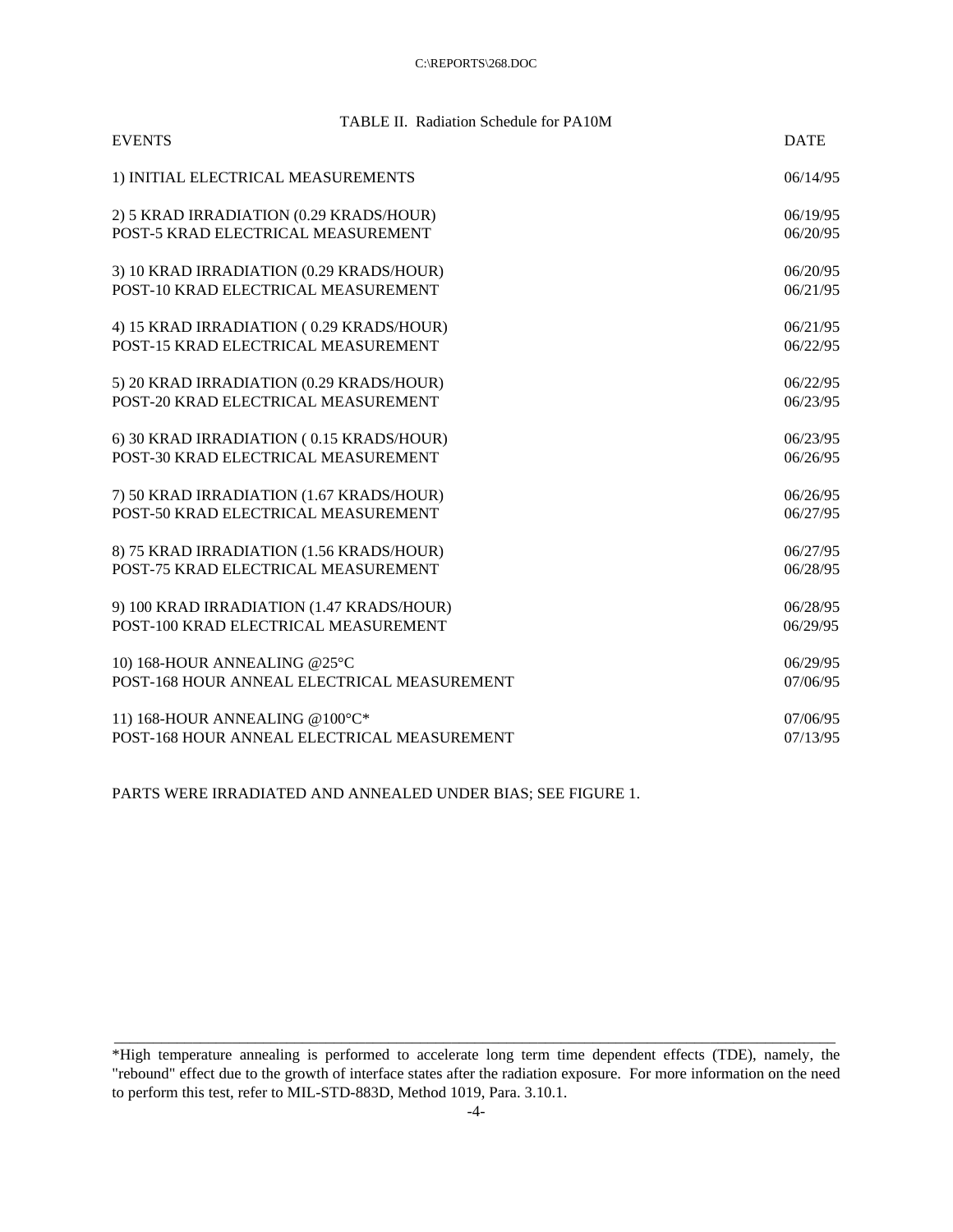| TEST NAME      |                  | $\cdot$ . $\cdot$                                    |                   |                     |
|----------------|------------------|------------------------------------------------------|-------------------|---------------------|
|                | <b>SYMBOL</b>    | <b>CONDITIONS</b>                                    |                   | <b>LIMITS</b>       |
|                |                  |                                                      | MIN               | MAX                 |
|                |                  | <b>SUPPLY CURRENT</b>                                |                   |                     |
| Plus_Icc       | Icc              | $V_{\text{OUT}} = 0V$                                | 0.0 <sub>ma</sub> | 30.0 <sub>m</sub> A |
| Minus Icc      | Icc              | $V_{\text{OUT}} = 0V$                                | $-30.0mA$         | 0.0 <sub>m</sub> A  |
|                | 춙                | <b>INPUT OFFSET TESTS</b>                            |                   |                     |
| <b>VOS 10V</b> | $\rm v_{IO}$     | $V_{\text{OUT}} = 0V$ , $V_{\text{CC}} = +/- 10V$ de | $-12.00mV$        | 12.00mV             |
| VOS 40V        | $\rm v_{IO}$     | $V_{OUT} = 0V$ , $V_{CC} = +/- 40V$ dc               | $-6.00 \text{mV}$ | 6.00mV              |
| <b>VOS 45V</b> | $\rm v_{IO}$     | $V_{OUT} = 0V$ , $V_{CC} = +/- 45V_{dc}$             | $-7.00mV$         | 7.00mV              |
| P IIB 0V       | $+I_{IB}$        | $V_{\text{OUT}} = 0V$                                | $-30.00nA$        | 30.00nA             |
| N_IIB 0V       | -I <sub>IB</sub> | $V_{\text{OUT}} = 0V$                                | $-30.00nA$        | 30.00nA             |
| <b>HOS 0V</b>  | $I_{IO}$         | $V_{\text{OUT}} = 0V$                                | $-30.00nA$        | 30.00nA             |
| <b>CMRR</b>    | <b>CMRR</b>      | $V_{CC}$ = +/- 15Vde, $V_{CM}$ = +/- 9V              | 74dB              |                     |
|                |                  | <b>AMPLIFIER OUTPUT TESTS</b>                        |                   |                     |
| P_VOUT_1K      | $V_{OP}$         | Iout=80mA, $V_{CC} = +/- 45V$ dc                     | 40.0V             |                     |
| N_VOUT_2K      | $V_{OP}$         | Iout=80mA, $V_{CC}$ = +/-45Vdc                       |                   | $-40.0V$            |

## Unless Otherwise Specified:  $T_A$ =25°C, VCC = +/- 40Vdc, VOUT=0V, Gain = 100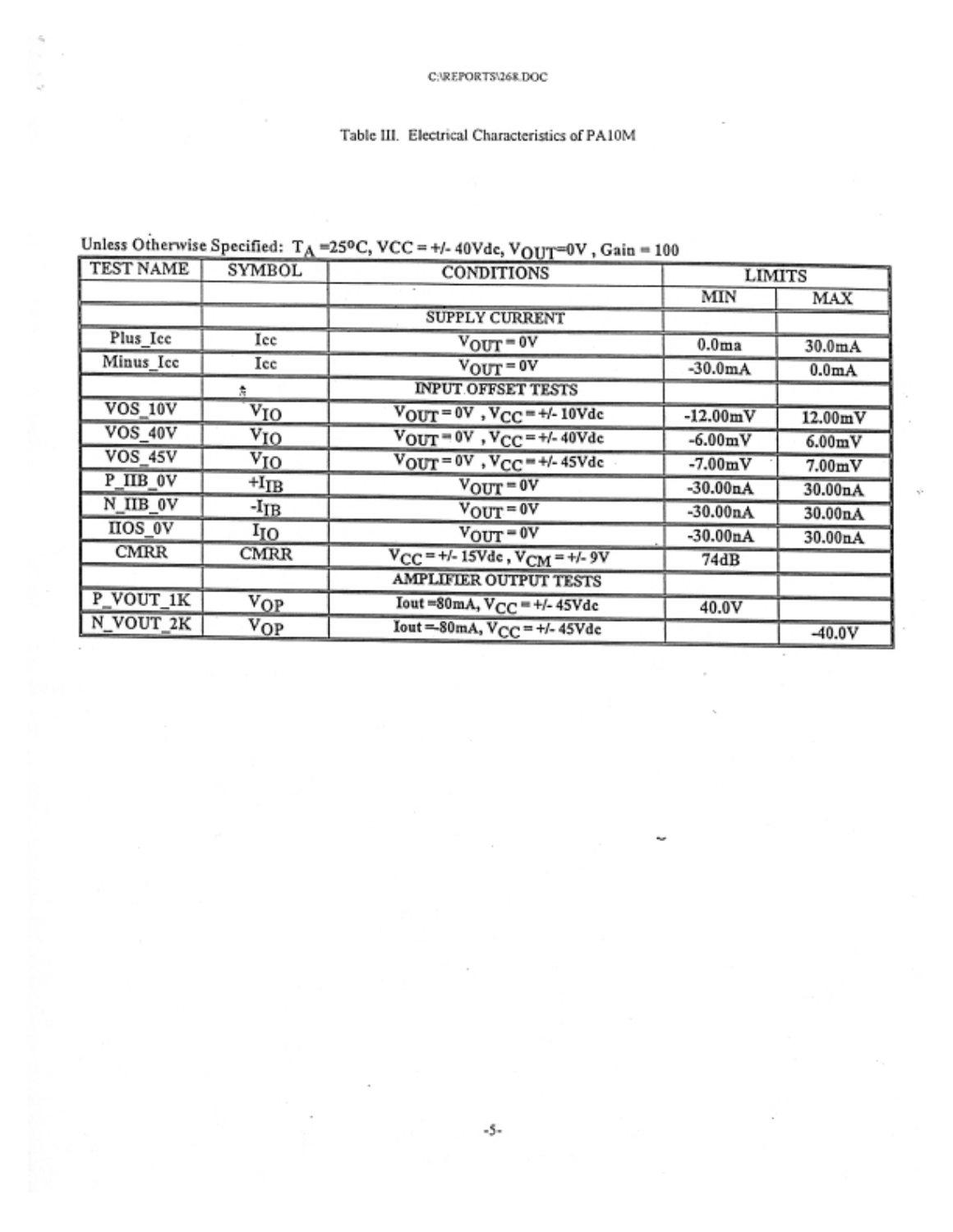COMPORTERANCE

i<br>S

## TABLE IV: Summary of Electrical Measurements after Total Dose Exposures and Annealing for PA10M /1

|   |                     |   |              |   |         |             |        |      |         |      |               |      | Total Dose Exposure (krada) |      |             |      |         |      |            |      |       |      |             | Annealing   |          |         |
|---|---------------------|---|--------------|---|---------|-------------|--------|------|---------|------|---------------|------|-----------------------------|------|-------------|------|---------|------|------------|------|-------|------|-------------|-------------|----------|---------|
|   |                     |   |              |   |         | leitiel     |        |      | Ż       |      | n             |      | g                           |      | ደ           |      | s       |      | 芯          |      | ŝ     |      | litt kn     |             | litt hrs |         |
| ě |                     |   | Spec. Lim./2 |   |         |             |        |      |         |      |               |      |                             |      |             |      |         |      |            |      |       |      | <b>GISC</b> |             | Glasc    |         |
|   | Parameters          | Ŝ | i            | i | į       |             | Į      | R    | å       | R    | Į             | Ľ    | i                           | é    | Ĩ           | Z    | į       | ¥    | i<br>Bitan | z    | Ĭ     | X    | i           | X           | i        | R       |
|   | Plus lee            | ī | ۰            | ੜ | 18.6    | a.ce        | 2      | ŝ    | 2       | 0.08 | ä             | ŝ    | N                           | 0.08 | 18.4        | \$   | 18.5    | a.is | 183        | â    | 2     | Š    | 18.8        | 836         | ă        | ã       |
|   | Mines lot           | ī | ş            |   | $-18.5$ |             | 83     | ŝ    | $-17.9$ | 0.08 | $-18.4$       | ŝ    | -1856                       | ĝ    | -18.6       | ŝ    | $-18.5$ | ů    | -18.2      | Ş    | -18.2 | ą    | <b>CRT</b>  | ã           | 18.6     | ã       |
|   | Voi 10V             | ì | á            | a | 436     | ä           | ã      | e.sa | 41.69   | ğ    | 40.41         | 84   | -4.55                       | å    | 8,14        | 3    | 4TP     | 3,40 | ti o       | â    | 631   | 2    | 8.46        | ŝ           | 9        | Ë       |
|   | Vol. 40V            | ì | 4            | Ý | -0.69   | ã           | Eil    | ĵ    | 2       | ã    | 0.09          | ã    | ij                          | ä    | 8,41        | ā    | 4.89    | ã    | 137        | ĵ    | 31    | 8,45 | Ë           | er 10       | ä        | ã       |
|   | Von 45V             | ì | ٢            |   | -0.66   | ğ           | 31     | រិ   | -0.05   | Ę    | 44.11         | 좋    | 9.0                         | ă    | 843         | 3    | 471     | ä    | ă          | ĝ    | ã     | ã    | 8d          | 8.91        | <b>B</b> | ŝ       |
|   | P IIB OV            | 3 | ş            | R | 3.49    | Ĕ           | 3.91   | ă    | 3,21    | å    | 3.65          | â    | Ŗ                           | Ĕ    | 3.50        | ï    | 14      | 3.60 | 5          | ŋ    | 蔷     | 3    | P.          | ij          | 1,88     | 3       |
|   | NIBOV               | 1 | ş            | R | 14.6    | ĵ           | ٩      | š    | 3       | ຶ້ງ  | 121           | 5    | 2                           | 3    | 2           | S    | 51      | š    | 16.6       | 11   | E     | ã    | 2           | ₿           | 2        | ã       |
|   | 1108 eV             | ī | ş            | R | 111     | å           | 3<br>7 | å    | -9.88   | č    | $\frac{1}{2}$ | 8.96 | -18.7                       | Ş    | $rac{1}{2}$ | Ē    | E       | ã    | 4112       | 5    | 4115  | 4    | H           | ŋ           | -1012    | H       |
|   | CMR <sub>LIBY</sub> | 5 | Z            | s | E       | Ş           | a      | ŝ    | 2       | 3    | 97.5          | ŝ    | ¥                           | Ş    | ä           | Ş    | m       | ⋣    | H          | 5.42 | m     | ã    | å           | ä           | ı        | ÷       |
| 2 | <b>P_VOUT</b>       | ⋗ | ş            | ł | ą       | ă           | 74     | š    | 424     | ğ    | đ             | 클    | ą                           | š    | ą           | š    | a       | ã    | ą          | š    | a     | 종    | ą           | ₿           | ą        | an<br>a |
| E | <b>IN YOUT</b>      | ⋝ | ٠            | ş | 7       | <b>0.02</b> | 7      | 3    | 7       | 8    | H             | CO/O | 7                           | 8.03 | 74          | 0.03 | 11      | a.ca | 41.5       | ą    | Į     | ere  | 4           | <b>Q.OT</b> | 7        | š       |
|   | Matan:              |   |              |   |         |             |        |      |         |      |               |      |                             |      |             |      |         |      |            |      |       |      |             |             |          |         |

Notes:

- 1/ The mean and standard deviation values were calculated over the eight parts irradiated in this testing. The control samples remained constant throughout the testing and are not included in this table.
	- 2/ These are manufacturer's pre-irradiation data sheet specification limits. No post-irradiation limits were provided by

the manufacturer at the time the tests were performed.

Radiation-sensitive parameters: None

÷